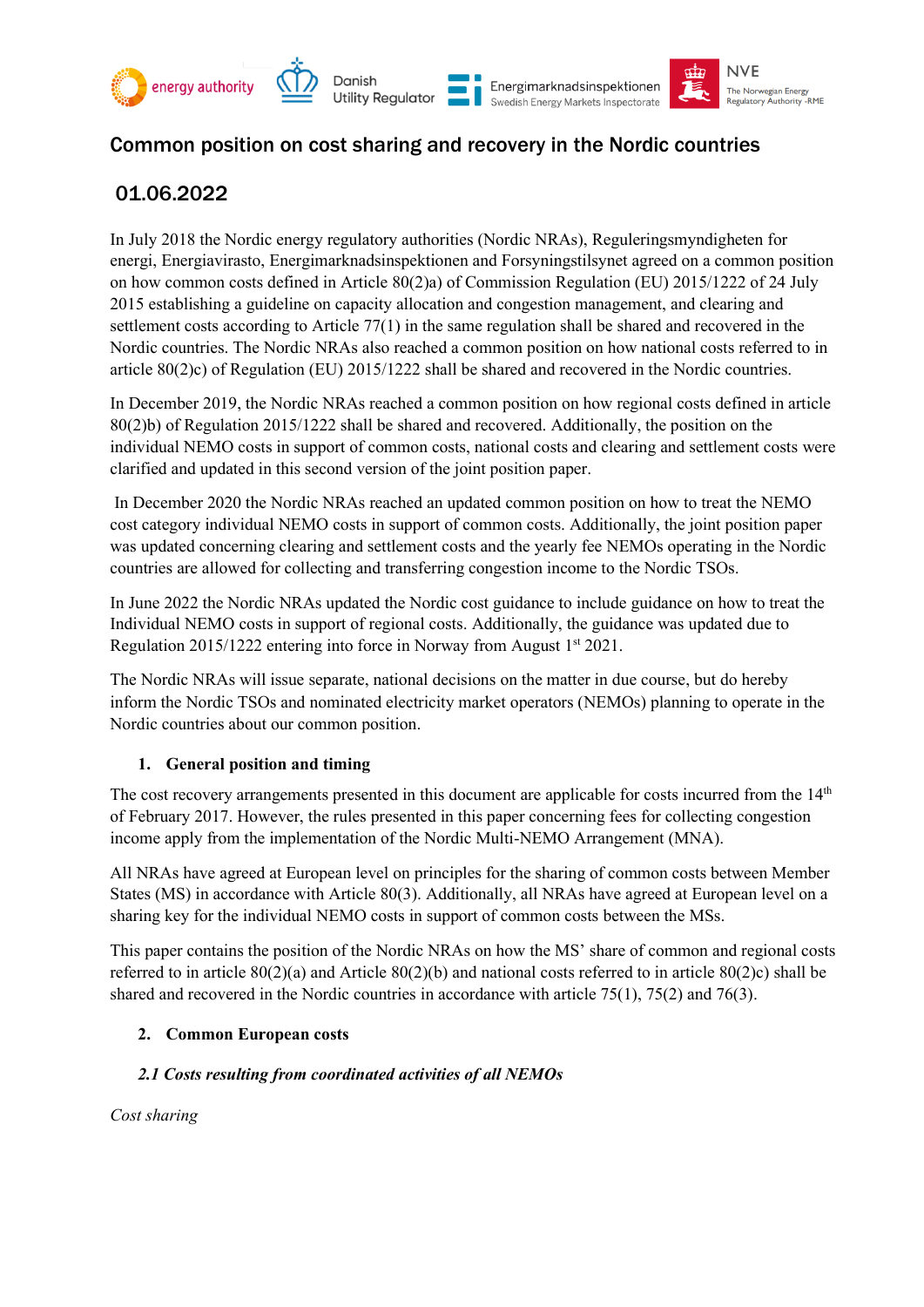





The MS' share of the common costs resulting from coordinated activities of all NEMOs as defined in Article 80(2)a, that has been assessed as reasonable, efficient and proportional in accordance with 75(2), shall be shared as following.

Common development costs

- 1/3 of the costs shall be shared equally between all designated and passporting NEMOs in the MS from the month of the NRA decision on designation or notification of passporting  $1^2$ .
- 2/3 of the costs shall be shared based on traded volume of the NEMOs operating in the MS.

# Common operational costs

- 1/3 of the costs shall be shared equally between all designated and passporting NEMOs in the MS from the month of the NRA decision on designation or notification of passporting<sup>3</sup>. An exception to this is new NEMOs that are not operational (meaning the NEMO does not receive bids nor ships) anywhere in the EU. These NEMOs will start to share the common operational costs from the month that they are designated or passported and have started to receive bids or start to ship<sup>4</sup>.
- 2/3 of the costs shall be shared based on traded volume of the NEMOs operating in the MS.

## *Cost recovery*

The shared costs shall be recovered as following:

## Common operational costs

NEMOs shall bear their respective part of the MS' share of NEMOs common costs associated with operating the single day-ahead- and the intraday coupling.

These costs shall not be paid by the  $TSO<sup>5</sup>$ .

# Common development costs (establishing and amending costs)

Each Nordic TSO shall bear its MS' share of the NEMOs common costs associated with establishing and amending the single day-ahead- and the intraday coupling, provided that the costs are assessed as reasonable, efficient and proportionate by the NRAs. The TSO shall be able to recover these costs through the network tariffs.

# *2.2 Costs resulting from joint or coordinated activity of NEMO/TSO*

#### *Cost sharing*

The MS' share of common joint NEMO/TSO costs, that has been assessed as reasonable, efficient and proportional in accordance with 75(2), shall be shared equally between the NEMO(s) and the TSOs. (50% to TSO, 50% to the NEMO/NEMOs)

<sup>&</sup>lt;sup>1</sup> Nordic NRAs consider a NEMO as a passporting NEMO two months after the notification of performance by the NEMO

<sup>&</sup>lt;sup>2</sup> For Norway, up until the market place license was replaced by designation or passporting, 1/3 shall be shared equally between NEMOs holding a market place license

<sup>&</sup>lt;sup>3</sup> See footnote 1

<sup>4</sup> See footnote 2

<sup>&</sup>lt;sup>5</sup> Unless agreed upon and approved as a TSO contribution pursuant to article 76(2).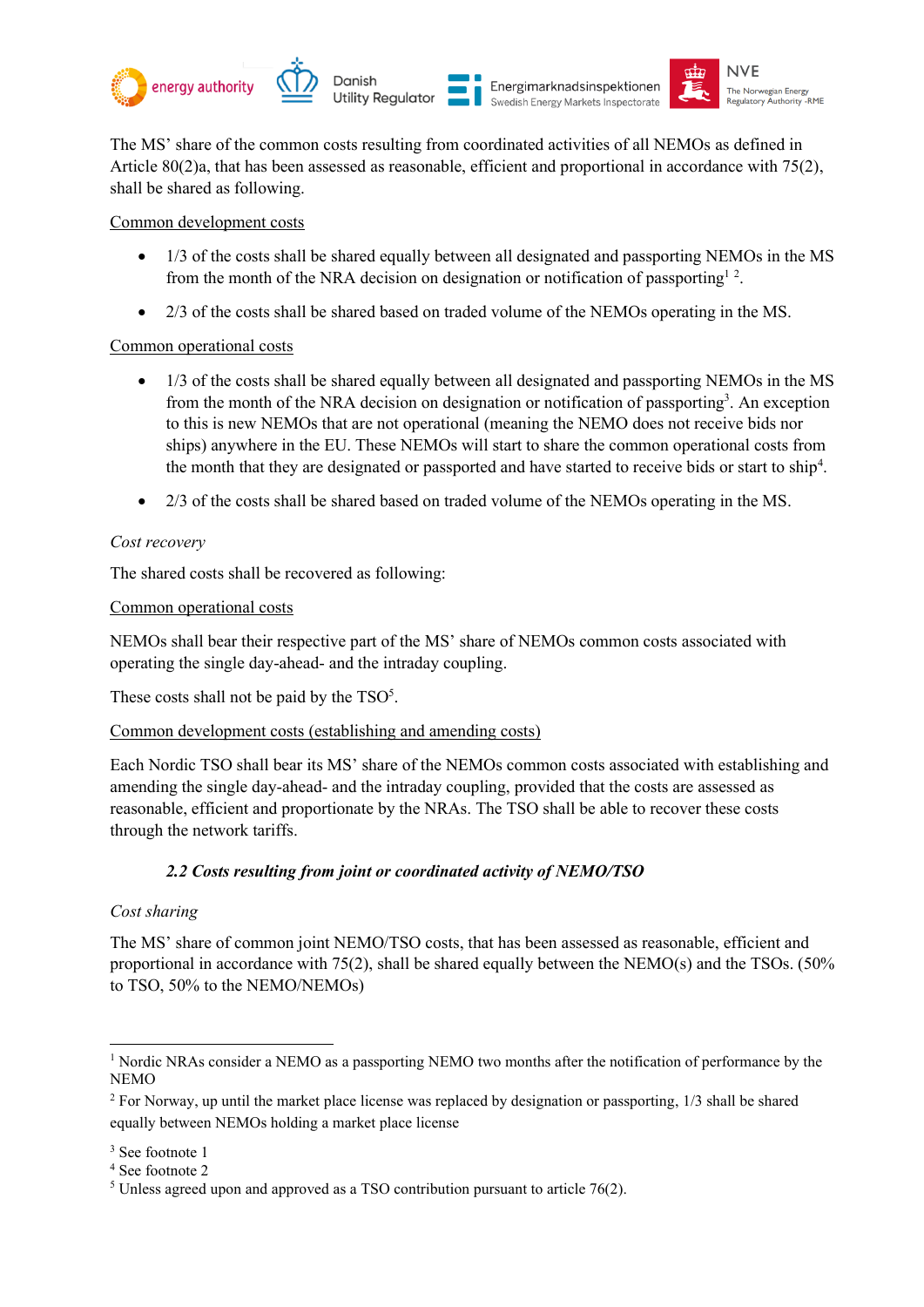

If there are more than one NEMO designated or accepted as passporting NEMO in the MS, the NEMOs share shall be shared as following:

Common development costs

- 1/3 of the costs shall be shared equally between all designated and passporting NEMOs in the MS from the month of the NRA decision on designation or passporting  $\frac{3}{2}$ .
- 2/3 of the costs shall be shared based on traded volume of the NEMOs operating in the MS.

## Common operational costs

- 1/3 of the costs shall be shared equally between all designated and passporting NEMOs in the MS from the month of the NRA decision on designation or passporting<sup>8</sup>. An exception to this is new NEMOs that are not operational (meaning the NEMO does not receive bids nor ships) anywhere in the EU. These NEMOs will start to share the common operational costs from the month that they are designated or passported and have started to receive bids or start to ship<sup>9</sup>.
- 2/3 of the costs shall be shared based on traded volume of the NEMOs operating in the MS

# *Cost recovery*

The shared costs shall be recovered as following:

## Common operational costs

NEMOs shall bear their respective part of the MS' share of the common joint NEMO/TSO operational costs associated with operating the single day-ahead- and the intraday coupling. These costs shall not be paid by the  $TSO<sup>10</sup>$ .

The TSOs shall be able to recover their share of the common joint operational costs through their network tariffs.

#### Common development costs

Each Nordic TSO shall bear its MS' share<sup>11</sup> of the common joint NEMO/TSO development costs associated with establishing and amending the single day ahead and the intraday coupling, provided that the costs are assessed as reasonable, efficient and proportionate. The TSO shall be able to recover these costs through the network tariffs. This implies that a NEMO gets cost recovery through the network tariff for its share of the common joint NEMO/TSO development costs.

# *2.3 Costs resulting from coordinated activities of all TSOs*

#### *Cost sharing*

The MS' share of the common costs resulting from coordinated activities of all TSOs, that has been assessed as reasonable, efficient and proportional in accordance with 75(2), shall be attributed 100% to the national TSO.

<sup>6</sup> See footnote 1

<sup>7</sup> See footnote 2

<sup>8</sup> See footnote 1

<sup>9</sup> See footnote 2

<sup>&</sup>lt;sup>10</sup> See footnote 5

<sup>&</sup>lt;sup>11</sup> Both the share attributed to the TSO and the share(s) attributed to the NEMO(s)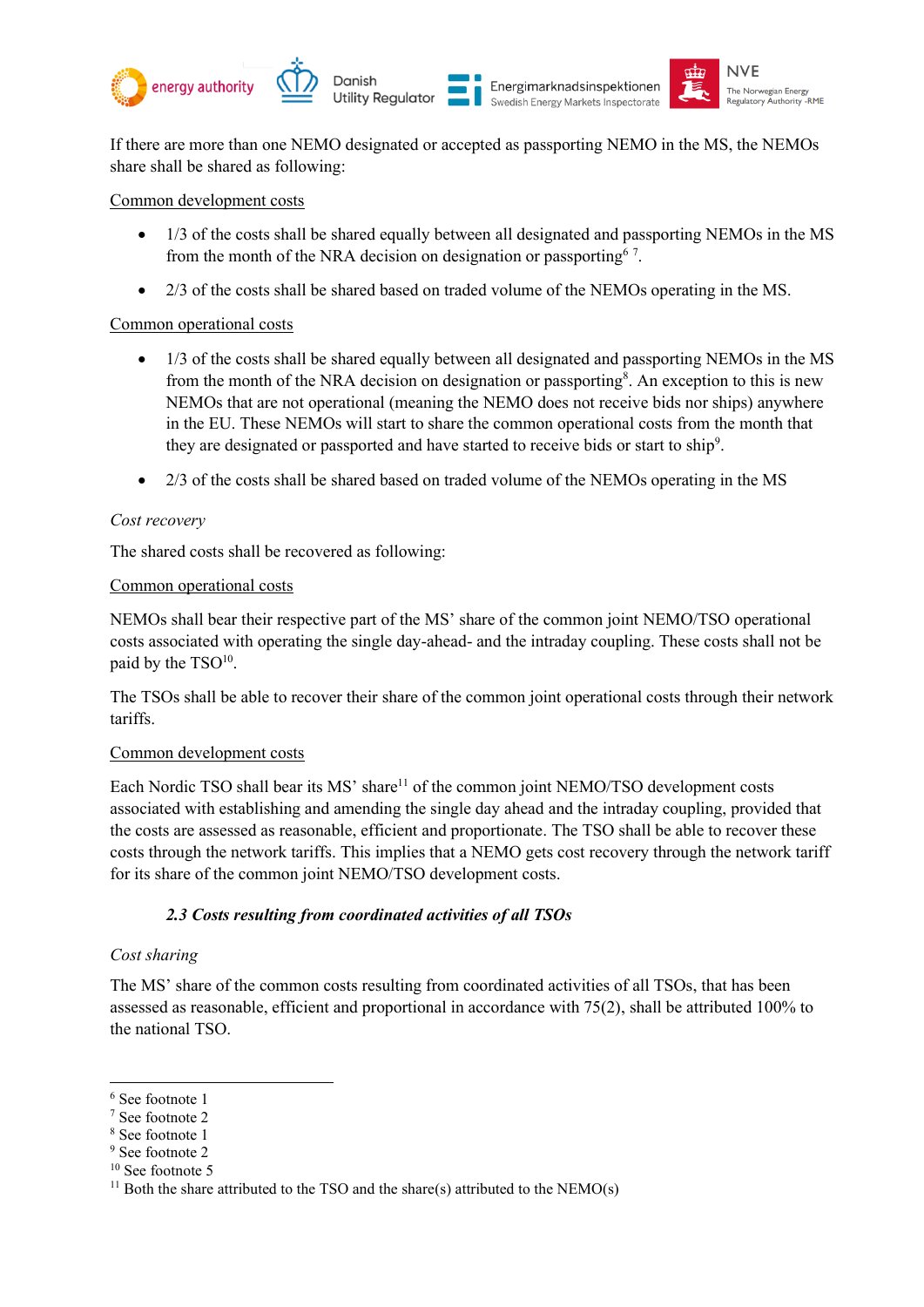



Danish **Utility Regulator** 





## *Cost recovery – operational and development costs*

Both operational costs and development costs resulting from coordinated activities of all TSOs can be recovered through network tariffs, provided that the costs are assessed as reasonable, efficient and proportionate.

# *2.4 Summary of common European costs*

NEMOs shall bear their **respective share** of common costs resulting from coordinated activities of all NEMOs associated with **operating** the single day ahead and intraday coupling. These costs shall not be paid by the TSO.

NEMOs shall bear their **respective share** of common costs resulting from coordinated activities of all NEMOs and TSOs jointly (common joint NEMO/TSO costs) associated with **operating** the single dayahead- and the intraday coupling. These costs shall not be paid by the TSO.

Each Nordic TSO shall bear its **MS' share** of the costs associated with **establishing and amending** the single day ahead and the intraday coupling. These costs can be recovered through network tariffs, provided that the costs are assessed as reasonable, efficient and proportionate.

Each Nordic TSO shall bear **its share** of the common costs resulting from coordinated activities of all TSOs associated with **operating** the single day-ahead- and the intraday coupling. These costs can be recovered through network tariffs, provided that the costs are assessed as reasonable, efficient and proportionate.

Each Nordic TSO shall bear **its share** of the common costs resulting from coordinated activities of all NEMOs and TSOs jointly (common joint NEMO/TSO costs) associated with **operating** the single dayahead- and the intraday coupling. These costs can be recovered through network tariffs, provided that the costs are assessed as reasonable, efficient and proportionate.

# **3. Regional costs**

# *Cost sharing*

It follows from article 80(4) that NEMOs and TSOs cooperating in a certain region shall jointly agree on a proposal for the sharing of regional costs subject to approval by the competent NRA. Alternatively, the NEMOs and TSOs may use the cost sharing arrangements set out in article 80(3) (''common costs''). The sharing of the costs for a specific region will therefore depend on the chosen and approved sharing key for each regional project.

These costs do not include costs for the Multi-Regional Coupling (MRC) project until the Single Day-Ahead market goes live.

#### *Cost recovery*

The shared costs shall be recovered by the TSOs and NEMOs according to the same principles as common costs. Reference is therefore made to the recovery part of the three chapters

a) Common costs resulting from coordinated activities of all NEMOs (see 2.1),

b) Common costs resulting from coordinated activity of NEMO/TSO (see 2.2),

c) Common costs resulting from coordinated activities of all TSOs (see 2.3).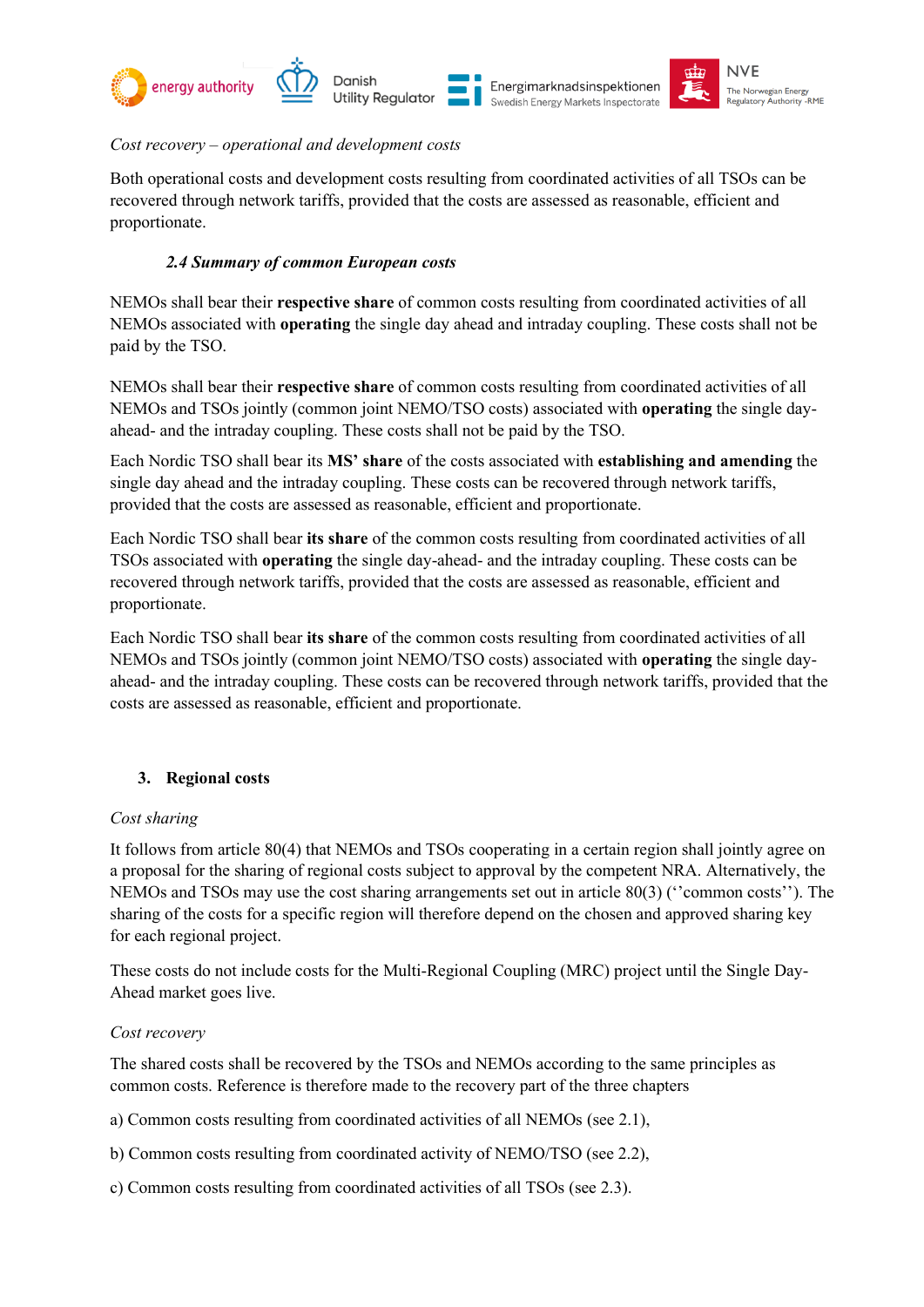







## **4. National costs**

#### *Cost sharing*

Individual NEMO national costs shall not be shared between the NEMOs. National costs resulting directly from coordinated activities of the NEMOs in that Member state<sup>12</sup> that have been assessed as reasonable, efficient and proportional in accordance with 75(2), shall be shared as following:

#### National development costs

- 1/3 of the costs shall be shared equally between all designated and passporting NEMOs in the MS from the month of the NRA decision on designation or passporting<sup>13 14</sup>.
- 2/3 of the costs shall be shared based on traded volume of the NEMOs operating in the MS.

## National operational costs

- 1/3 of the costs shall be shared equally between designated or passporting NEMOs in the MS from the month of the NRA decision on designation or passporting<sup>15</sup>. The exception from this are new NEMOs who are not operational (that means that the NEMO does not receive bids nor ships) anywhere in the EU. These NEMOs will start to share the national operational costs from the month that they are designated or passported and have started to receive bids or started to ship<sup>16</sup>.
- 2/3 of the costs shall be shared based on traded volume of the NEMOs operating in the MS

National costs resulting from coordinated activities of the TSO and NEMOs in that Member state and assessed as reasonable, efficient and proportional shall be equally shared by the TSO and NEMOs. (50% to TSO, 50% to the NEMO/NEMOs)

If there are more than one NEMO designated or accepted as passporting NEMO in the MS, the NEMOs share shall be shared in accordance with the same principles as the national costs resulting from joint activities of the NEMOs in that Member state (ref. above).

National costs resulting from activities of the TSO in that Member state shall be attributed to the TSO solely.

# *Cost recovery – national operational costs and development costs*

A NEMO's share pursuant to the sharing key for national costs in that Member state (share of costs resulting from joint activities for NEMOs in a MS) shall be borne by the respective NEMO. These costs shall not be paid by the  $TSO<sup>17</sup>$ .

<sup>&</sup>lt;sup>12</sup> Such costs do not include the costs borne by NEMOs to adapt their own systems in order to ensure compatibility with coordinated or joint activities.

<sup>&</sup>lt;sup>13</sup> See footnote 1

<sup>&</sup>lt;sup>14</sup> See footnote 2

<sup>&</sup>lt;sup>15</sup> See footnote 1

<sup>&</sup>lt;sup>16</sup> See footnote 2

<sup>&</sup>lt;sup>17</sup> See footnote 5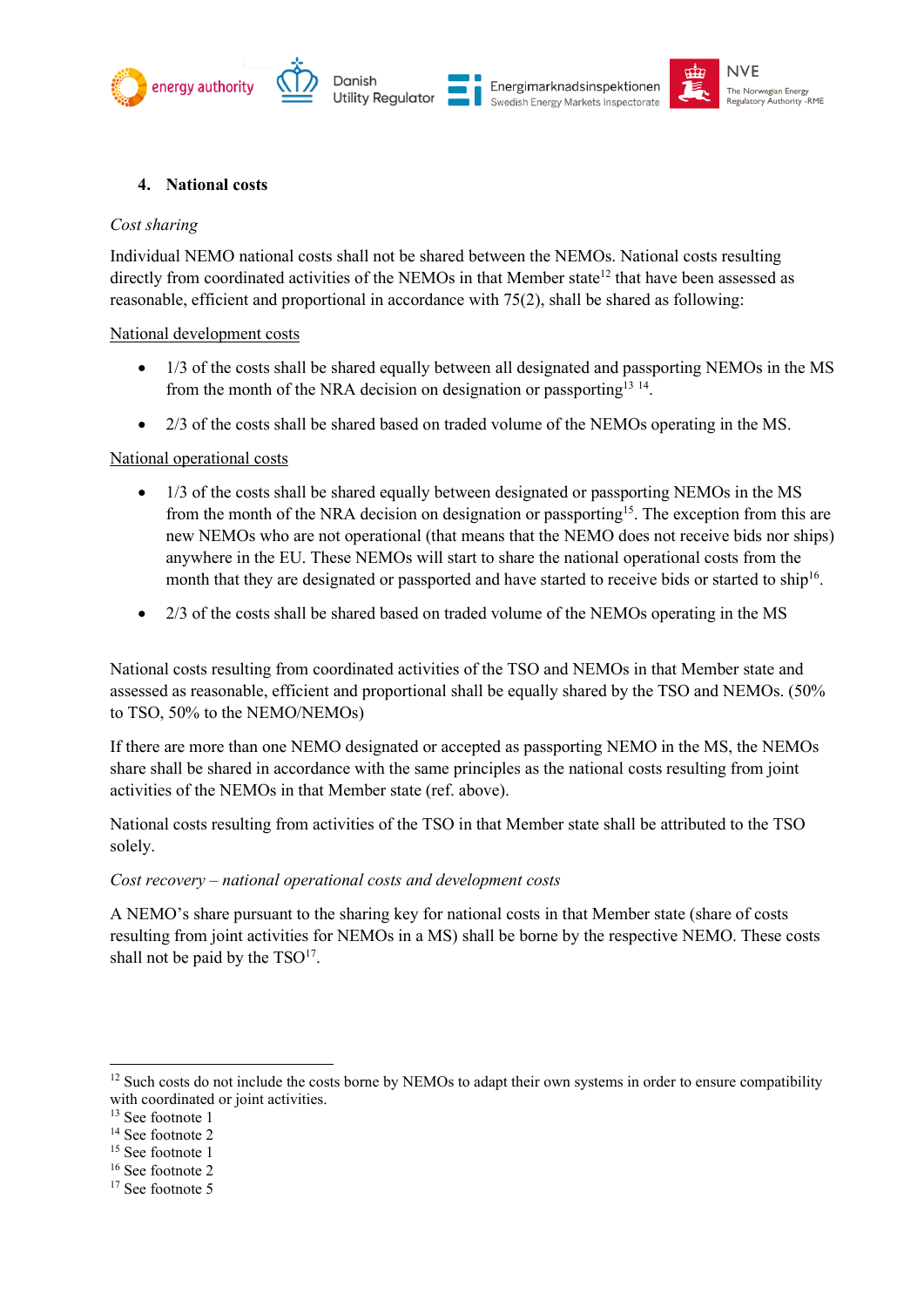

Also, national costs resulting from the individual NEMO's activities in that Member state shall be borne by the NEMO. These costs shall not be paid by the  $TSO^{18}$ .

The TSO's share of national costs in that Member state shall be borne by the TSO and can be recovered through network tariffs.

#### *4.1 Individual NEMO costs in support of common costs*

The NEMOs have decided to allocate costs to the category 'individual NEMO costs in support of common costs'. These costs should be individual NEMO costs resulting directly from activities for the common European project decided by all NEMOs. All European NRAs have decided that these costs belong under the category national costs.

## *Cost sharing*

Each NEMO shall share its costs according to the agreed sharing key at European level<sup>19</sup>. Since these are individual NEMO costs there shall not be any sharing of these costs between the NEMOs.

These costs should not include the costs borne by NEMOs to adapt their own systems in order to ensure compatibility with coordinated or joint activities.

## *Cost recovery – operational costs and development costs*

Whether a MS' share of the individual NEMO costs in support of common costs are subject to cost recovery, is a national decision decided by the respective Nordic NRA.

## *4.2 Individual NEMO costs in support of regional costs*

The NEMOs have decided to allocate costs to the category 'individual NEMO costs in support of regional costs'. These costs should be individual NEMO costs resulting directly from activities for regional projects decided by the relevant NEMOs. The Nordic NRAs have decided that individual NEMO costs in support of regional costs belong under the category national costs.

#### *Cost sharing*

Since these are individual NEMO costs there shall not be any sharing of these costs between the NEMOs.

Each NEMO shall share its individual NEMO costs in support of regional costs stemming from regional projects within the Nordic region according to the agreed sharing key at European level that is applied for the individual NEMO costs in support of common costs<sup>20</sup>. The sharing key shall be calculated with respect to the perimeter of the Nordic countries in the Nordic region in which the costs have incurred.

These costs should not include the costs borne by NEMOs to adapt their own systems in order to ensure compatibility with coordinated or joint activities.

*Cost recovery – operational costs and development costs*

<sup>18</sup> See footnote 5

<sup>&</sup>lt;sup>19</sup> On 30.10.2020, the CACM TF chairs sent the NRAs' guidance on individual NEMO costs in support of common costs to the NEMO committee chair. The sharing key is calculated to the perimeter of operational NEMOs. For the sharing key for the individual NEMO costs in support of common costs, an operational NEMO is defined as follows: "*A NEMO is operational in a country if it receives orders for delivery at least in one scheduling area of that country."*

<sup>20</sup> See footnote 19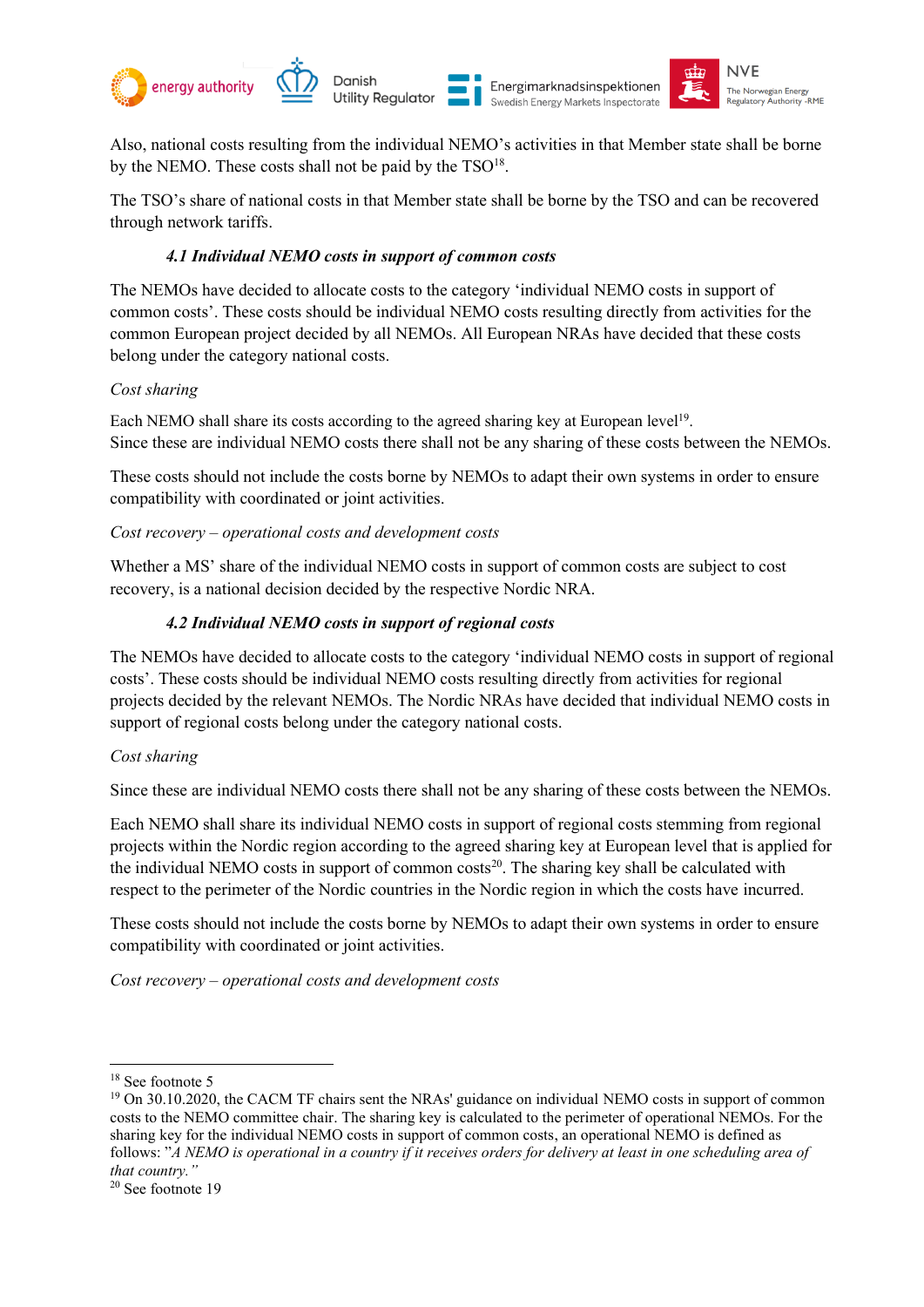

Whether a MS' share of the individual NEMO costs in support of regional costs is subject to cost recovery, is a national decision decided by the respective Nordic NRA.

# **5. Clearing and settlement costs**

NEMOs that are designated or have passported into one of the Nordic countries shall bear the costs associated with financial settlement between CCPs/NEMOs themselves.

Arrangements concerning submission of clearing and settlement arrangements are subject to approval by relevant NRAs in accordance with CACM article 77.

All CCPs have an obligation to collect congestion income arising from single day-ahead coupling and the single intraday coupling and ensure that the collected congestion incomes are transferred to TSOs in accordance with CACM art 68 (7) and (8). The Nordic NRAs consider the collection and transfer<sup>21</sup> of congestion income as a task performed by the NEMOs on behalf of the  $TSOs<sup>22</sup>$ . The costs for the collection and transfer of congestion income to the Nordic TSOs, shall be recovered through network tariffs of TSOs, to the extent that the actual costs of providing this service are deemed reasonable and proportionate in accordance with article 77(1).

# *Fee structure for congestion income collection*

NEMOs operating in the Nordic bidding zones are allowed a maximum yearly fee for the service of collection and transfer of congestion income to the Nordic TSOs. The Nordic NRAs have agreed on a common position on this yearly fee, which is based on the responses from EPEX and Nord Pool EMCO to our request for cost estimates and additional clarifications. EPEX and Nord Pool EMCO submitted cost estimates with relevant historic data to the Nordic NRAs in April 2020. The Nordic NRAs have agreed that each NEMO operating in the Nordic bidding zone is allowed a maximum yearly fixed fee equal to EUR 150 000.

The fee only includes costs related to providing the service of collection and transfer of congestion income to the Nordic TSOs. The costs included are efficient cost allowances for

- Additional working hours that relate specifically to the collection and transfer of congestion income.
- Additional IT costs that relate specifically to the collection and transfer of congestion income
- Costs for handling extra collaterals towards TSOs, if any

For each of the following years after 2020 the total sum all NEMOs are allowed to charge all TSOs will be increased by the average of the CPI in all Nordic countries unless otherwise stated by the Nordic NRAs. All NEMOs shall record a breakdown of actual costs for collection and transfer of congestion income. This information shall be submitted to Nordic NRAs upon request.

The cost of the total chargeable amount will be split equally between all Nordic countries and

thereby also all Nordic TSOs. This gives a maximum sum that each TSO can be charged by all NEMOs together $23$ .

<sup>&</sup>lt;sup>21</sup> CACM art. 68, 7 and 8 regulates collection and transfer of congestion income. The allocation between TSOs are not explicitly mentioned in this provision.

 $^{22}$  Note, the provisions in this section do not cover the costs of distributing congestion income amongst the TSOs.

<sup>&</sup>lt;sup>23</sup> The maximum yearly fee is dependent on whether the NEMO has been operative the whole calendar year.